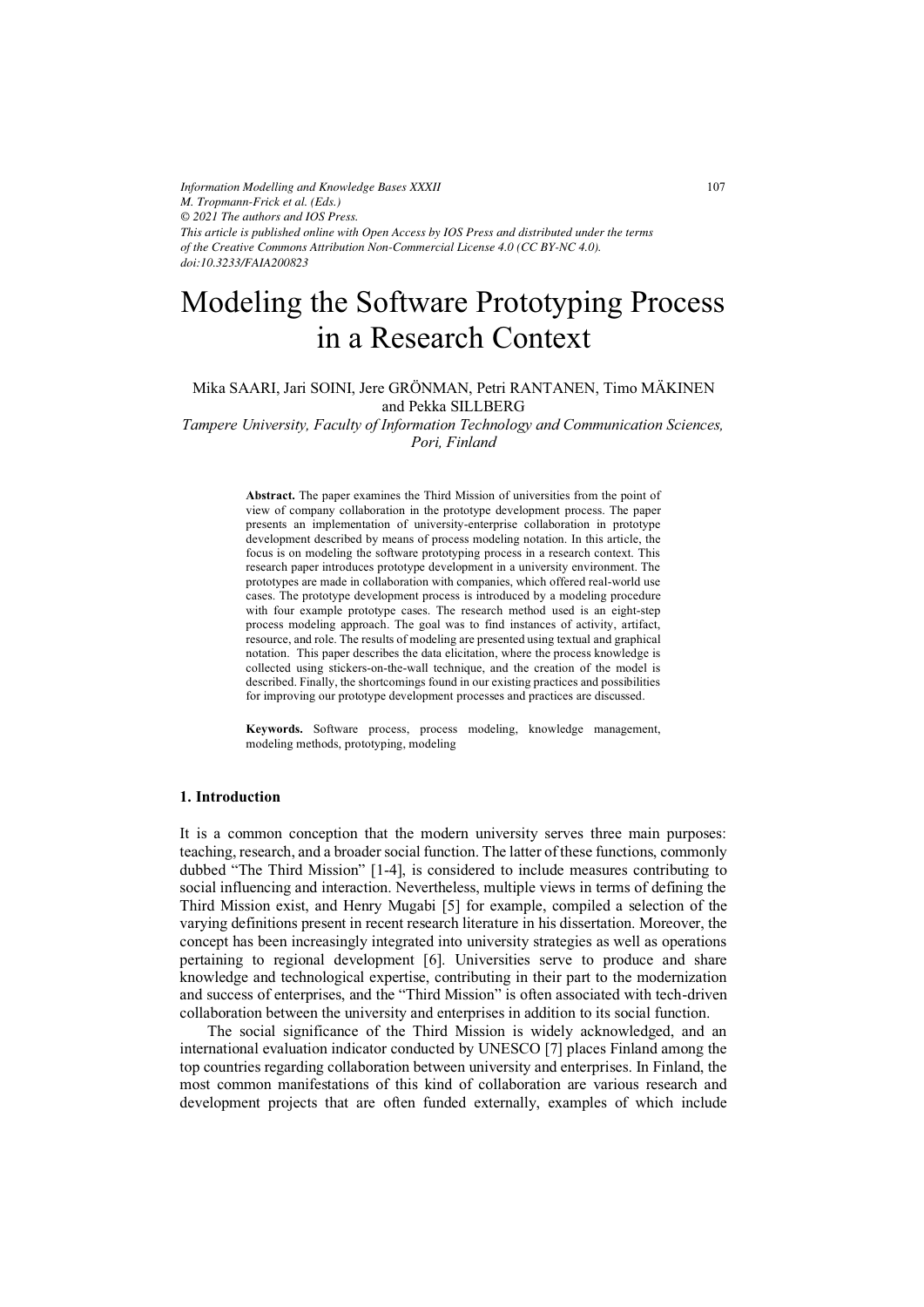contributions by the Academy of Finland, Business Finland, various foundations, the European Union, and other international sources. For small and medium-sized enterprises (SMEs) [8] in particular, collaborative projects with a university offer significantly better opportunities to participate in R&D activities for instance, as opposed to relying on internal funding and expertise only.

This paper introduces the model of prototype development practices that have been applied in research projects between university and enterprises (mostly SMEs) in Finland. The practices have been applied for many years in several collaborative projects between Tampere University, Pori unit, and regional enterprises. In this paper, the model is presented with the help of a few cases serving as concrete examples. Promoting and contributing to the Third Mission of the university from the perspective of regional development, the format introduced in the present paper is but one example of collaboration between the university and enterprises.

The paper is structured as follows: In Section 1, background information along with work related to the subject are presented. The research approach in terms of the applied model is presented in Section 2. Section 3 introduces the process knowledge with the help of examples, after which Section 4 describes the creation of the Prototype Development Process (PDP) model in selected cases. Section 5 discusses the observations and challenges confronted during the use of the model. Finally, Section 6 summarizes the paper.

### **2. Related studies on the subject**

This section describes some points of view, factors, and experiences, which relate to the collaboration context between universities and enterprises. Earlier research results in this field are examined below.

In their research, Basili et al. propose guidelines on how collaborative research could succeed between public sector research and industry. In [9], a couple of arguments are present, which are worthy of examination. First, they say that there is not enough research considering real development contexts. Second, they suggest that software engineering research needs to foster context-driven research if it seeks to evolve towards a brighter future. The main contextual factors are human, organizational, and domain-related. In [9], they believe that practical software engineering, the big picture, and suitable solutions are mostly born from bottom-up research and a succession of case studies rather than from top-down research.

In context-driven research it is necessary to have intense collaboration between industry and academia. There need to be cycles of model building, experimentation, and learning in software engineering research. Usually researchers face some problems in identifying the challenges of collaborating organizations. After overcoming these challenges, the gap between the state of the art and the requirements for a solution must be assessed. In developing a solution, it is important to clearly define working assumptions in order to achieve applicability and scalability in context [9].

Another major part of this collaboration relates to funding. There are a couple of ways to start funding a research project between industry and academia. Companies can give grants to students/researchers for a specific project, build collaborative projects with academia in short- or long-term existing relationships, and there is an opportunity to build up a wider network of partners between industry and academia [10]. Also, governments are encouraging this kind of collaboration because it improves innovation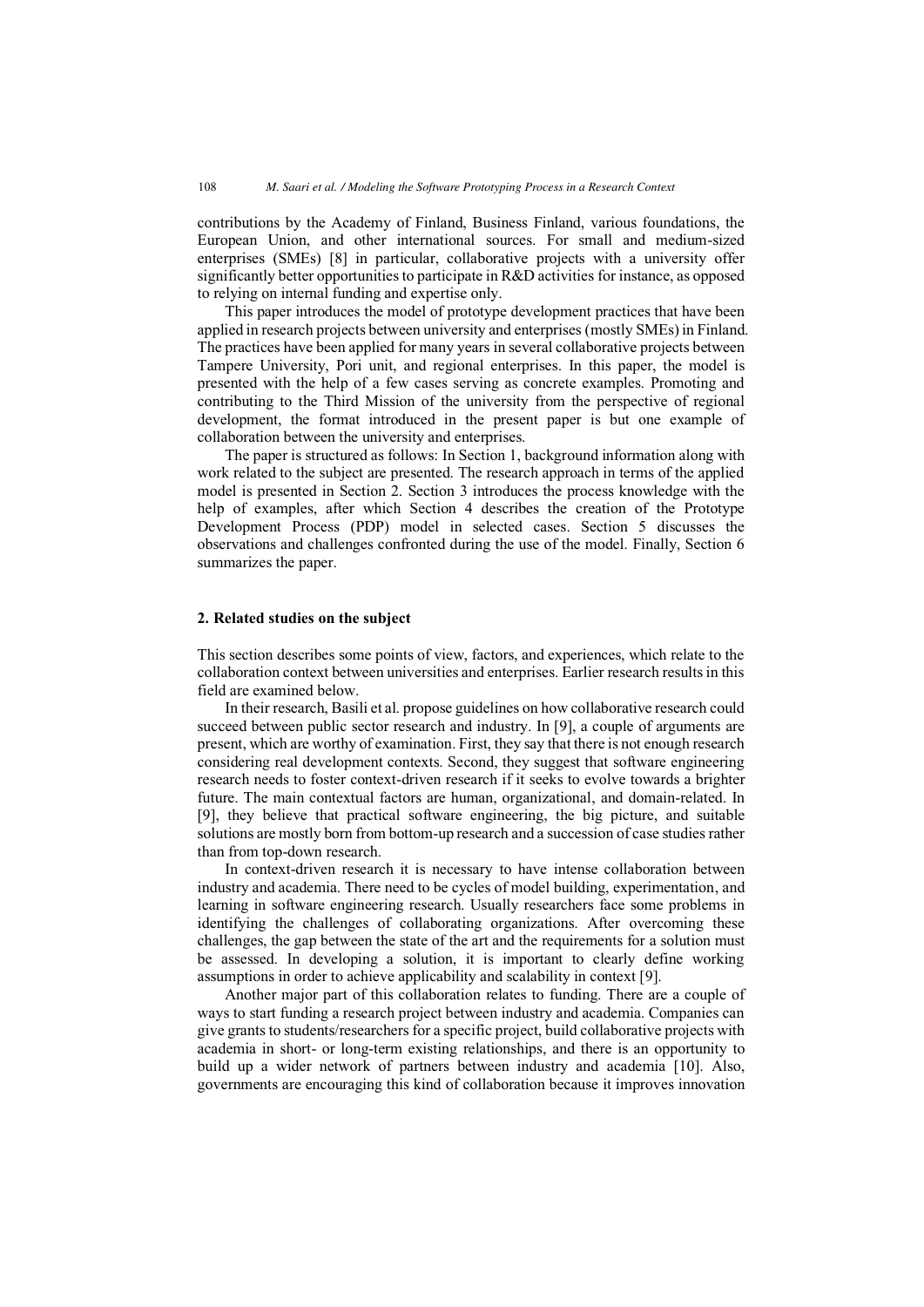efficiency and thereby enhances wealth creation [11]. As a result, several countries have already put innovative programs in place [9].

Industry-academia collaboration benefits those organizations that do not have their own R&D facilities. Companies can utilize the knowledge of academic resources to understand their modern-day software engineering problems. Industry has noted that it can support innovation and development processes when collaborating with researchers [9].

Companies are increasingly investing in software development, although their core areas of expertise are defined around business areas and systems rather than software. However, most companies do not have the necessary resources and know-how to develop effective solutions to software engineering problems. This makes collaboration between industry and academia very useful [9].

The aim of a study by Wohlin [12] was to gather experiences and lessons learned from successful collaboration between industry and academia in two different environments. First, it was performed in Sweden and included a six-year collaborative project. The collaboration partners were five different-sized companies from various sectors and the Blekinge Institute of Technology. Later the study was replicated in Australia. Industry roles included product managers, project managers, developers, and testers. Academic roles included professors, researchers, and students at different levels.

The results from Wohlin's study [12] were that support from company management is crucial. There must be a champion at the company who argues for the cause, and not only a person assigned the responsibility for the project. There are different levels of understanding between different categories of people (for example, people in industry, senior researchers, and students). Social skills are particularly important in long-term collaboration.

In the study by Carver [10], there is an example of industry-academia collaboration. The background of the study was that the challenges faced by the companies were too labor intensive, lacked context-specific validation, or were not embedded into existing tools or design processes. Collaboration between industry and academia produces successful results when there is a good connection between academic and industry partners, there are the right collaborators on both sides, the timing of the interaction fits the requirements on both sides, and it is understood that the process from research prototypes and an academic publication to a deployed solution takes time.

In [13], the author interviewed researchers to understand their needs and problems in research-based projects. University research was more concerned with community issues, and companies had clients that were constrained by formal agreements. The industry groups had defined roles and responsibilities; the research teams were more dynamic. Industrial companies used formal development methods, but most university projects did not. The milestones for industrial projects were set by the customer, while the milestones for university projects were usually set by the funding partners. After the interviews, the author decided, for a number of reasons, including the uncertainty about the research objectives, that university researchers were unable to use a well-defined software development method.

The above-described examples provide the research background for the context that is discussed in this paper. The following section concentrates on explaining the basis of the process modeling, which is relevant background information for the description later, in Section 4, of the implementation of the university-enterprise collaboration with the help of the process modeling notation.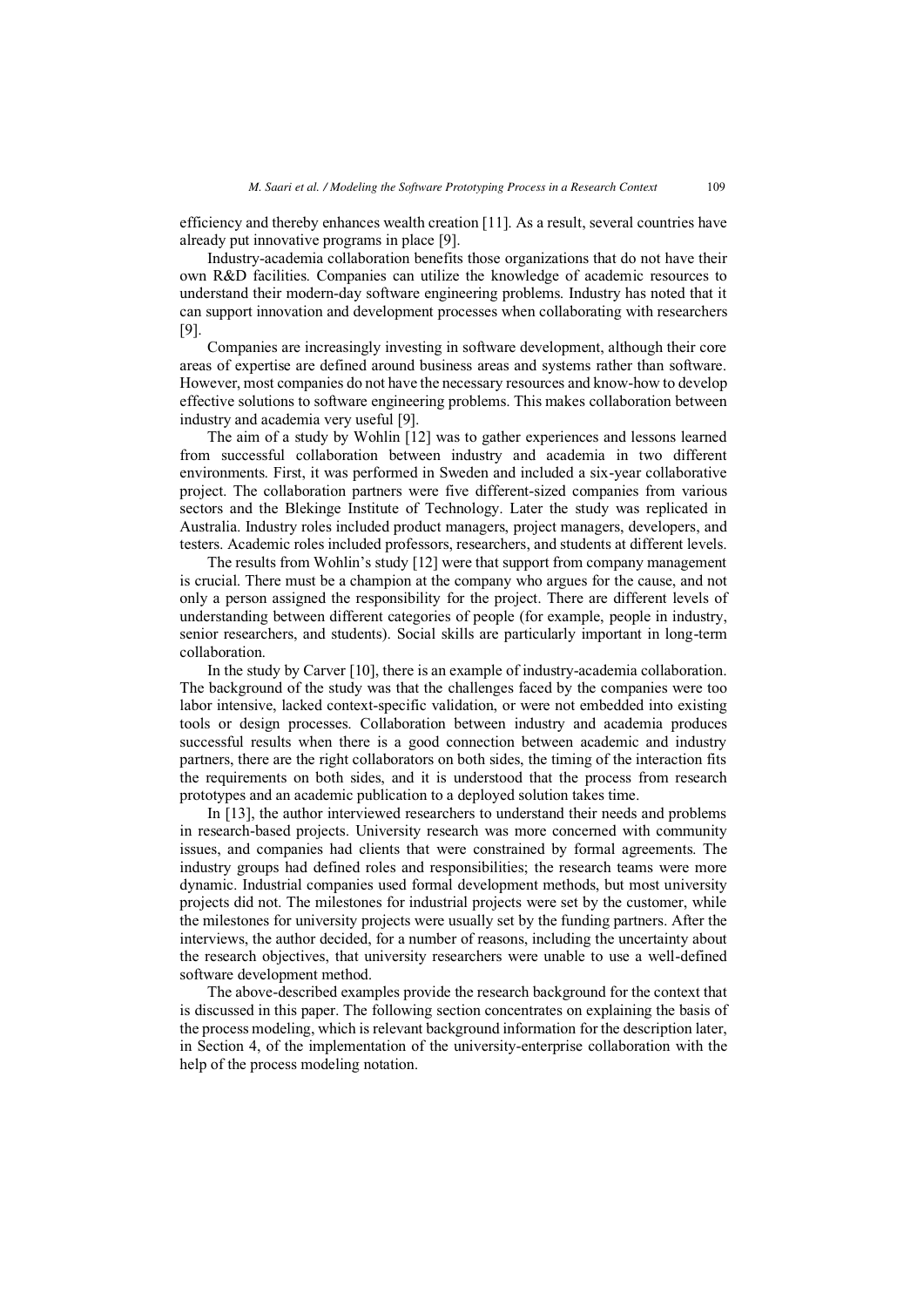# **3. Research approach – An eight-step model**

This section deals with software process modeling in a research context. Modeling is an approach for analyzing and understanding a complex phenomenon resulting in a model, which is a simple and familiar structure that can be used to interpret some part of reality [14]. When the phenomenon to be analyzed is a software process, information is captured and classified into a model with the help of a process-modeling schema [15], i.e., a metamodel specifying the concepts, relationships, and rules [16] used when modeling processes. The basic concepts related to the software process include activity, artifact, resource, and role [17].



**Figure 1.** The basic concepts related to software processes.

The results of modeling are presented using a textual or graphical notation. There are several approaches for eliciting information for process models [15] such as interviews and artifact analyses. Process modeling can be prescriptive or descriptive. While a Prescriptive Process Model (PPM) describes how a process should be performed, a Descriptive Process Model (DPM) describes how it actually is performed [18].

In this study our aim is to model software development practices performed in an academic context. We follow the DPM approach proposed by Becker  $\&$  al. [19]. The approach consists of eight steps grouped into two phases:

Set-up phase

- 1. Objectives and Scope
- 2. Define Schema
- 3. Select Language
- 4. Select and Tailor Tools

Execution phase

- 5. Elicitation
- 6. Create Model
- 7. Check Model
- 8. Check Process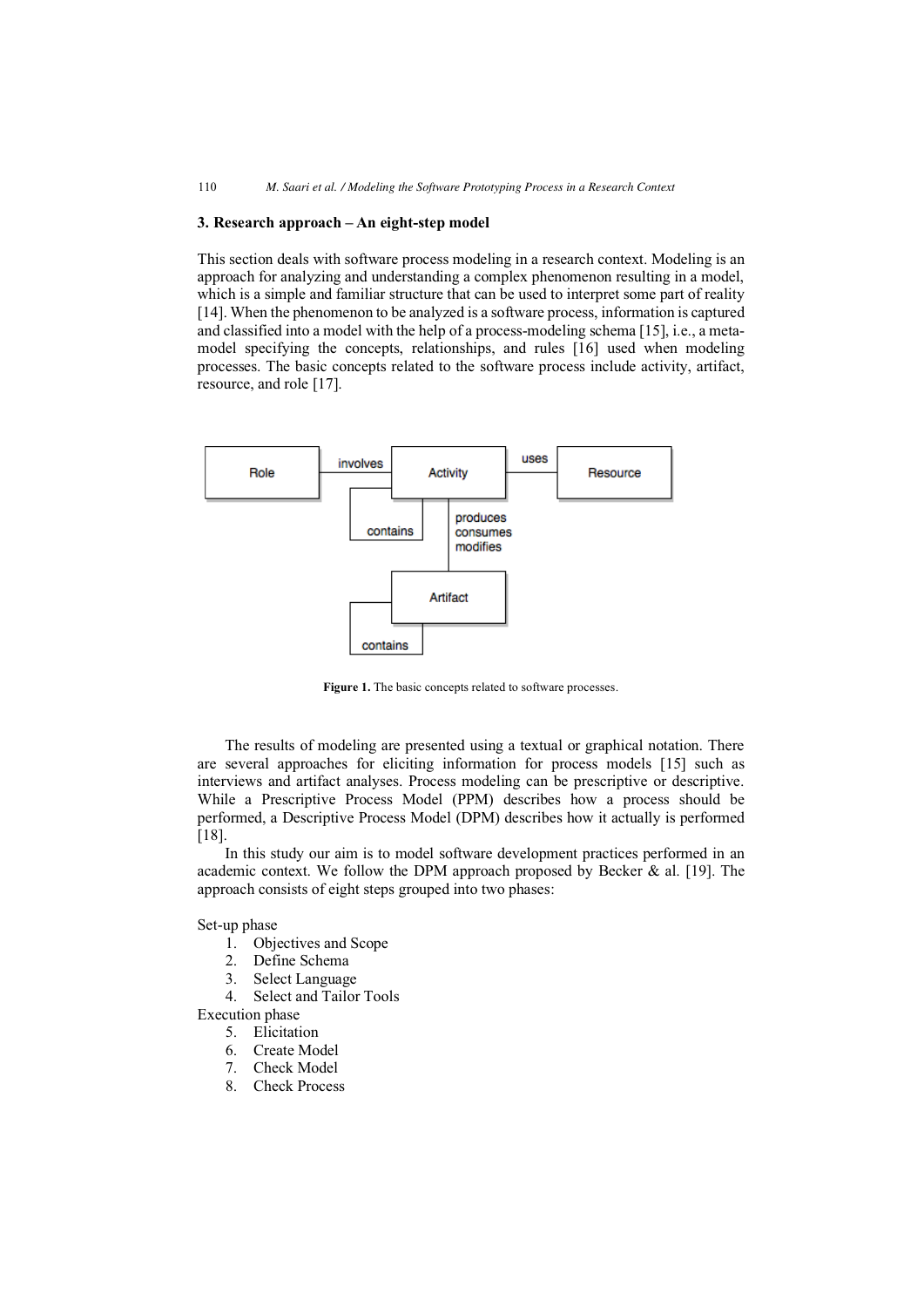We will apply the DPM approach in the following way: The data for the models is collected through interviews with the developers involved in the processes. The schema shown in Figure 1 guides the data collection, the results of which are shown on stickers on the wall during the work (Figure 2 in Section 4). In the resulting models, the activities are represented as rectangles with rounded corners. Stick figures represent roles and different icons represent resources. Artifacts appear as parallelograms, cylinders, and document symbols. The associations between activities and artifacts are represented by continuous arrows and the links between activities and roles and resources are dashed. Gray symbols and dashed rectangles represent aggregations (Figures 3-6 in Section 4). Graphical representations of the models are produced by a free online diagram software, draw.io. (DPM Steps 2-4).

The objectives and scope of the modeling are presented in the introduction of this paper (Step 1). The following section provides an example of data elicitation (Step 5) including the modeling results (Step 6). After that, the possibilities for improving the modeled processes are discussed (steps 7-8).

### **4. Process elicitation and resulting models**

This section describes the steps 5 and 6 of the DPM approach. Process knowledge is highlighted in this section, which introduces four different prototype development processes (PDP 1-4).

Information for the process models is collected from four cases:

- PDP 1 Verification of customer complaints related to bus routes [20].
- PDP 2 Verification of customer complaints related to garbage collection. [20].
- PDP 3 Data collection in a public indoor swimming pool [21, 22].
- PDP 4 Passenger counting in a free-to-ride bus [23].

Common to all of these example cases is the software development resulting in a working prototype. The development process starts from the idea of collecting certain data with certain equipment. Then the idea is validated – can it be viably implemented? If the answer is yes, the implementation phase produces the first working prototype. Usually prototype implementation includes software coding and the implementation of hardware from off-the-shelf devices. The working prototype is tested in a laboratory and if the device displays sufficient reliability, the device is moved to real-world testing. The development processes and testing phases usually produce data. The overall outcome from these prototype development processes has been academic output such as a research paper. Knowledge of the prototyping process is visualized as illustrated in Figure 2.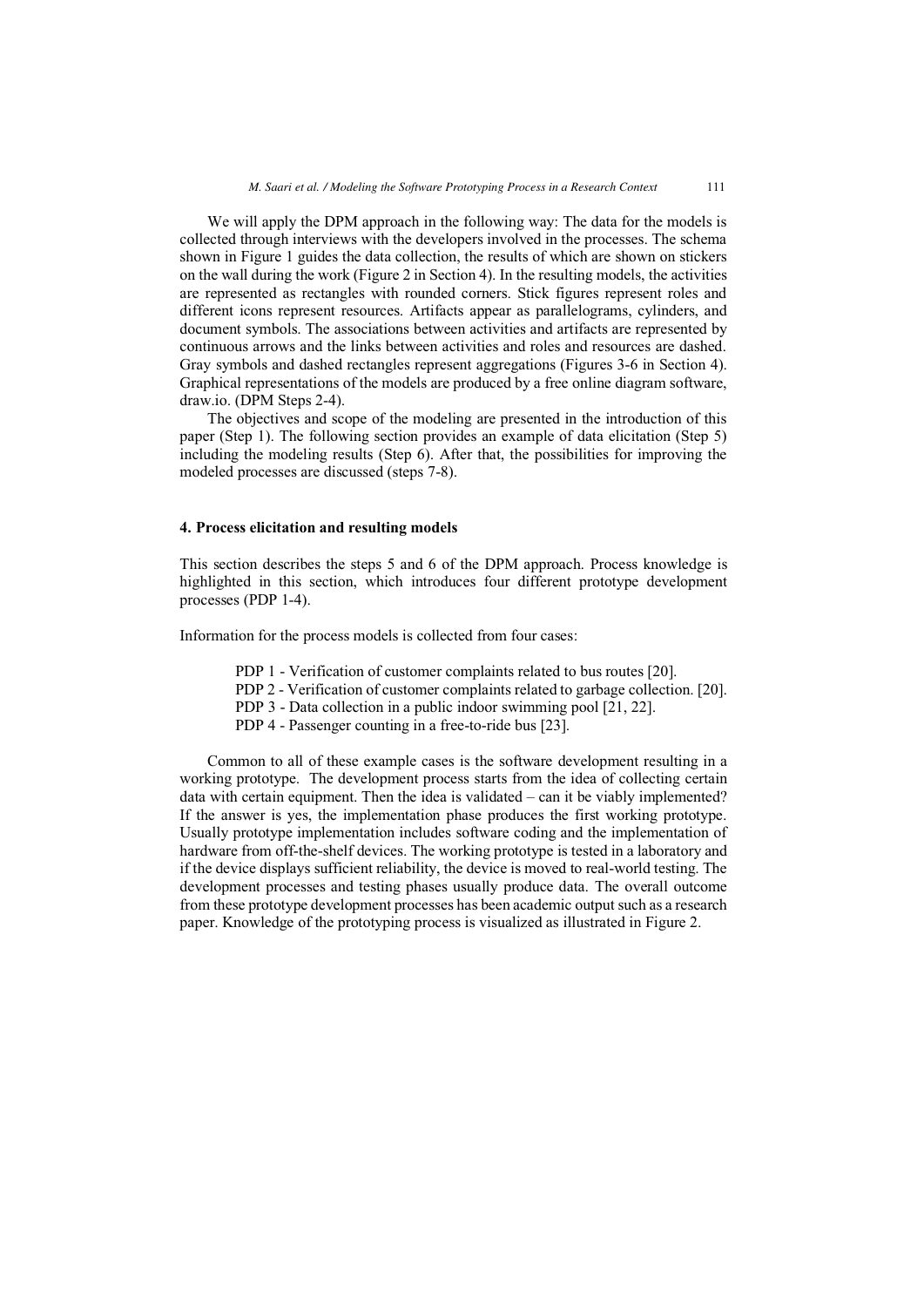

**Figure 2.** Whiteboard and notes.

This whiteboard and the Post-It notes are one way to highlight development process practices [24]. The notes are color-coded: Yellow markers are roles, green denotes activity, red is for resources, and the blue notes are artifacts. The orange notes describe issues and improvement ideas that came up during the data elicitation process. Knowledge of the development process is collected by means of this whiteboard and note notation (stickers-on-the-wall technique).

Further, this section presents the creation of a model for each of the PDPs. First we introduce the developed model for PDP 1 and 2. Figure 3 presents the university – company interaction. The model includes six steps which have been identified from the development process. The steps start from requirements definition and end with the publication of results. The gray boxes – the software development step and the development artifacts – are discussed more in the subsections on the bus case and the garbage collection case.



**Figure 3.** The illustration of university – company interaction during development (common to all PDPs).

The model includes all the main factors. The university representatives are the research group including the project manager and software/hardware developers. This group has the main responsibility for the prototype development. The company representatives are involved in the development process in the role of instructor. In the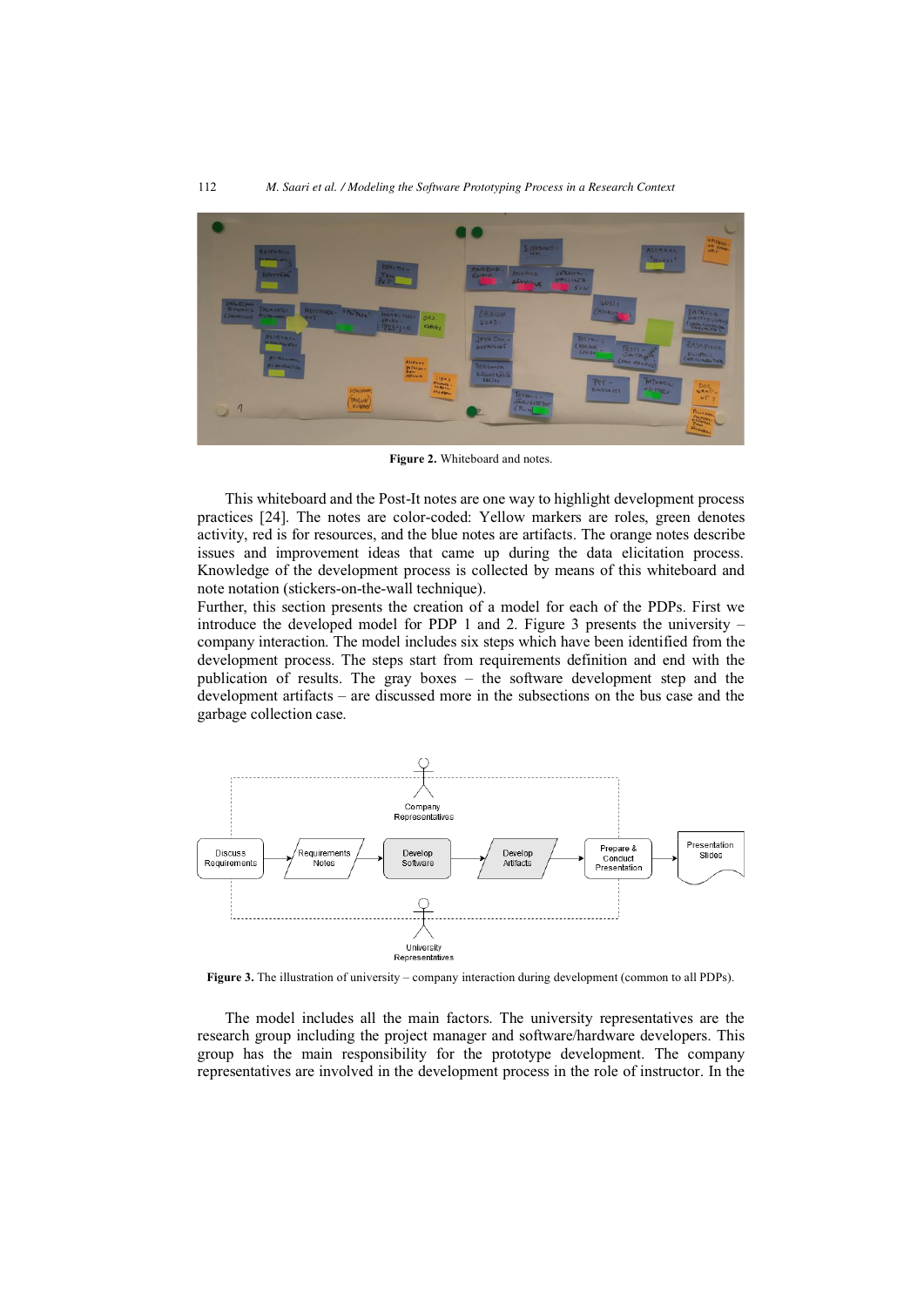presented PDPs 1-4, the company representatives are active at the starting and ending points: at the start with the definition of requirements and at the end where the results are presented to them. They also provide the testing environment if the testing is done at their company. However, they are not involved in the development process itself.

# *4.1. Verification of customer complaints related to bus routes (PDP 1)*

The bus case (PDP 1) was established for handling customer complaints. The bus company had received complaints from customers that the buses did not stop to pick up customers or did not come at all. The prototype was developed to collect photos with time stamps at defined bus stops. This prototype was implemented in mobile phones and the main idea of prototype was to collect photos of the bus stops as the bus approached. The project group at the university developed a working prototype, which was then tested in the buses [20].

The development process is illustrated in Figure 4, expanding the previously presented steps "Develop Software" and "Develop artifacts". The development group in this process consists of only university personnel. The development process starts with a design discussion – the first activity, which produces the first artifact: the whiteboard sketch. The results are then used in the software construction phase. This activity produces the second artifact: software code with documentation. After that the test activity starts, which produces the collected data artifact. The coding and testing activities could be iterated several times. Figure 4 also includes the resources used during the development process: programming language, test device with GPS, camera and network, and the testing environment – the bus itself.



**Figure 4.** The development process of the bus case.

The presented development process produces a working prototype. In this case, the prototype was introduced to the customer – the bus company.

# *4.2. Verification of customer complaints related to garbage collection (PDP 2)*

The garbage collection case (PDP 2) was similar to PDP 1. The use case was also intended for managing customer complaints. The garbage collection company had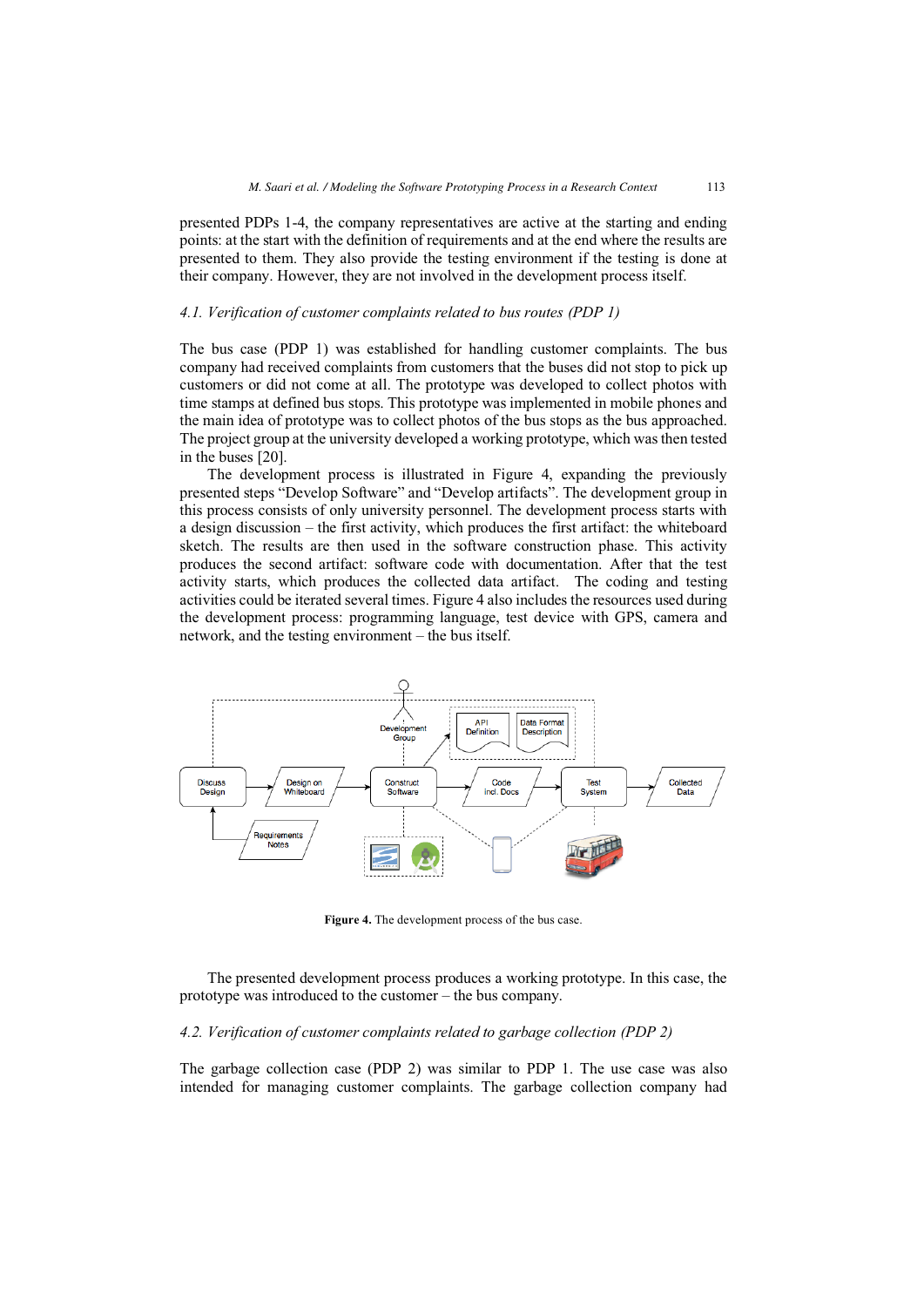received complaints from their customers that the trashcans had not been emptied. In most cases the reason was a vehicle blocking the garbage collection truck or similarly that the truck was unable to empty the trashcan. The prototype solution in this case used the same idea as in the bus case: namely, put the camera in the truck and take pictures when the GPS registers the right location [20].

Figure 5 shows the activities and artifacts. The biggest difference was in the resources: the cellphone was replaced by a Raspberry Pi with a camera, GPS, and network device. The data collector resource was the MySQL server instead of the phone. In addition, the testing environment was the garbage collection truck itself.



**Figure 5.** The development process of garbage collection case.

The developed prototype worked and the piloting phase in the garbage truck lasted several weeks. The development process captured data, which in this case were photos. In addition, the device – a Raspberry Pi, generated a test log during the pilot phase.

# *4.3. Combined model of bus and garbage collection cases*

PDP 1 and PDP 2 should be presented together because the second prototype – the garbage truck camera system – utilized the definitions and results of the first prototype. They were also implemented very close to each other in time.



**Figure 6.** The combined model of the bus and garbage collection cases.

The outcomes of these PDPs were a public repository and research publication [20]. The public repository includes all the developed software code.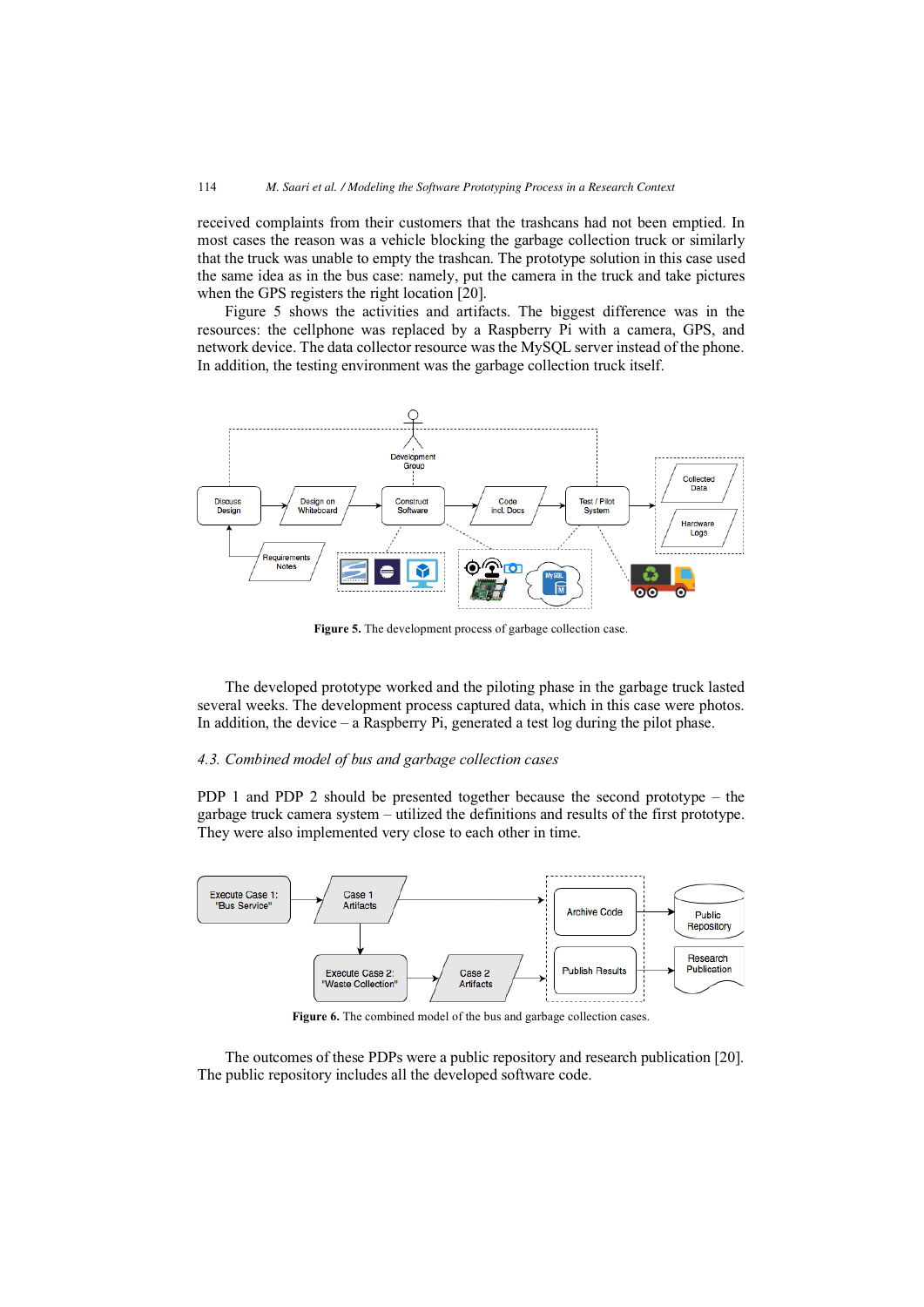### *4.4. Data collection in a public indoor swimming pool (PDP 3)*

PDP 3 handled a prototype system with the purpose of improving the quality of manually collected data. The prototype was a mobile application that the maintenance personnel used to collect and store data from several different meters in a public swimming pool. More information on the prototype can be found in the research articles by Soini [21, 22].

The Prototype Development Process was similar to the one shown in Figure 3. Activities included the discussion of requirements, software coding, and the presentation of the results. In addition, the artifacts were similar: discussion notes, software, and a research publication. The biggest difference to the other cases was that the implemented prototype remained in use after the pilot phase. This "extended piloting" period is handled in the research paper by Soini [22] along with aspects of software evaluation. Also, long-term piloting is examined from the point of view of system developers, administrators (maintenance), and end users [22].

#### *4.5. Passenger counting in a free-to-ride bus (PDP 4)*

PDP 4 handled a prototype system with the aim of counting passengers on a free-to-ride shuttle bus. Unlike an ordinary people counter, the customer wanted more information on where and when passengers got on and off [23].

The Prototype Development Process was similar to the one shown in Figure 3. Activities included the discussion of requirements, software coding, and the presentation of the results. Again, the artifacts were similar: discussion notes, software, and a research publication. The difference compared to PDP 1-3 was that this prototype was developed for a real-life use case of collecting statistics about bus passengers on a free-to-ride shuttle bus route at a large public event in the summer of 2018 in Pori, Finland. In this case, the development process ended in the one-month pilot. The outcome of the pilot was the presentation of the pilot results to the customer.

### **5. Discussion**

The process introduced and modeled in this paper has been used to create multiple prototypes and pilot experiments during recent years. Thus, based on the observed results, it can be considered to be successful and fit the needs of our development cases. However, while discussing past projects with the team members several challenges did come up. Furthermore, while collecting data for the model, notes were made of issues that the team members pointed out (the orange notes on the whiteboard in Figure 2).

The first issue was the documentation of intermediate specifications described on whiteboards. The funding or goals of the projects do not especially require extensive intermediate documentation, and in practice, only very rarely has there been the need to study the intermediate specifications created during the process. The low requirements for documentation have probably been one of the main reasons for the bad habits in documentation practices. Generally, the decision of whether to prepare any documentation has been based on the developer teams' "gut feeling" about how complex the specification was. In other words, "proper" documentation has been created for more complex intermediate specifications, but simpler specifications and drawings have not been documented in any way. Nowadays, it is quite simple to use a smartphone to capture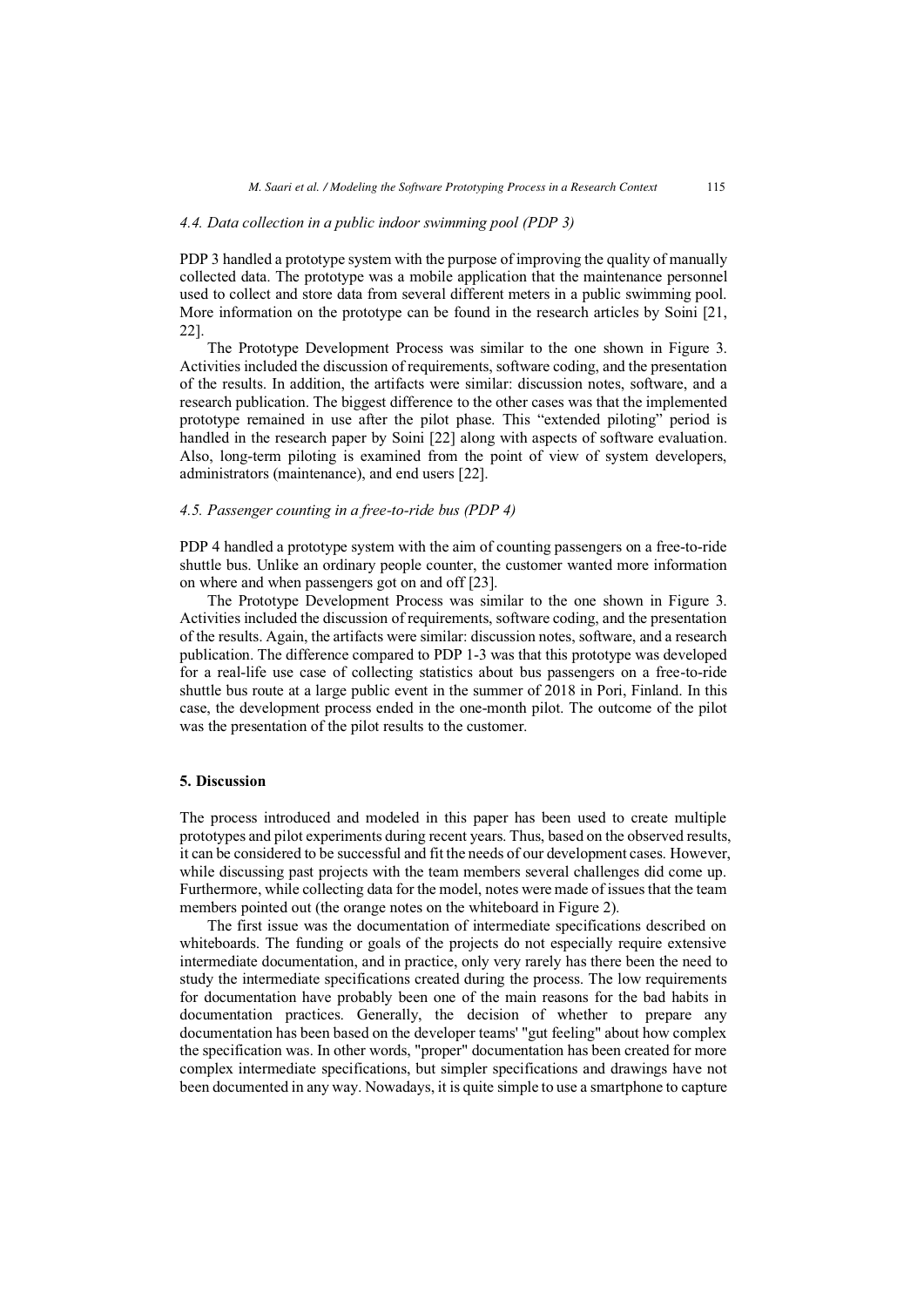the information on whiteboards, so in the future, it might be better to document everything systematically.

The second issue was the interaction with the customers (e.g., companies) - or the lack of it - during the actual prototype development process. The interaction has often been limited to the use case definition phase, to the organization of practical arrangements of pilots (e.g., agreements on which bus lines could be used for testing prototypes), and to the presentation of the research findings. In the final presentation meetings, the companies have never indicated that they would have liked to be more involved in the process. The feedback from the companies has mainly been related to the research findings, and the developed prototypes, and not to the development process itself. In our case, the companies have often not been software-oriented, which could have had an effect on their interest in the process, and it could also have limited the advantages achievable by involving them further in the process. In addition, the companies did not (directly) invest any resources (money or personnel) in the projects. This might have further reduced their interest in participating more deeply in the development process. Furthermore, as the companies had their actual business to run, there could have been challenges in creating a common schedule for meetings for all the parties involved. Of course, depending on the outcome of the research and pilots the companies can obtain knowledge, business ideas, or even working software to use in their actual business, but during the development these results may be too abstract to evoke deeper interest. In addition, the fact that the issue was not brought up in the meetings does not necessarily mean that there is a lack of interest in deeper involvement from the company side. As the university team did not especially raise the issue, it might be that the companies felt that they simply did not want to interfere in the university practices. Thus, to improve our model, the actual company interest in the prototype development process should be further studied.

Third, the subject of the usability of the project results came up. In principle, anyone can use the results because the codes and documentation are published as open source, but no studies have been performed on how or if the results are actually used. In general, after the projects (and thus, funding) has ended, the results have been left "as is" without maintenance, bug fixes, or feature improvements. The purpose of the projects was not to create "end products", and usually productization is not one of the project goals, leaving the created software and hardware applications in a state that would require further development into an end-user quality product. Also, it can be slightly challenging to find the material from, for example, the GitHub repository if one does not know exactly what one is looking for. Internally, the published codes and specifications have been reused in future projects when applicable. One potential future direction for research would be a study on how the results of university projects should be published to be most useful for outside parties, and what the crucial elements are that should be published — or are the elements practically the same as in any other prototype development project?

Finally, the participation of university students was discussed. The advantage of involving the students more deeply would be to give the students more meaningful task assignments (for example, for programming or other software engineering courses), but in practice, in the past the participation of students has been rare, and has mainly been limited to PhD students who have been hired by the university or worked at the university on their own funding. In the future, the model introduced in this paper could also be expanded to describe the involvement of students.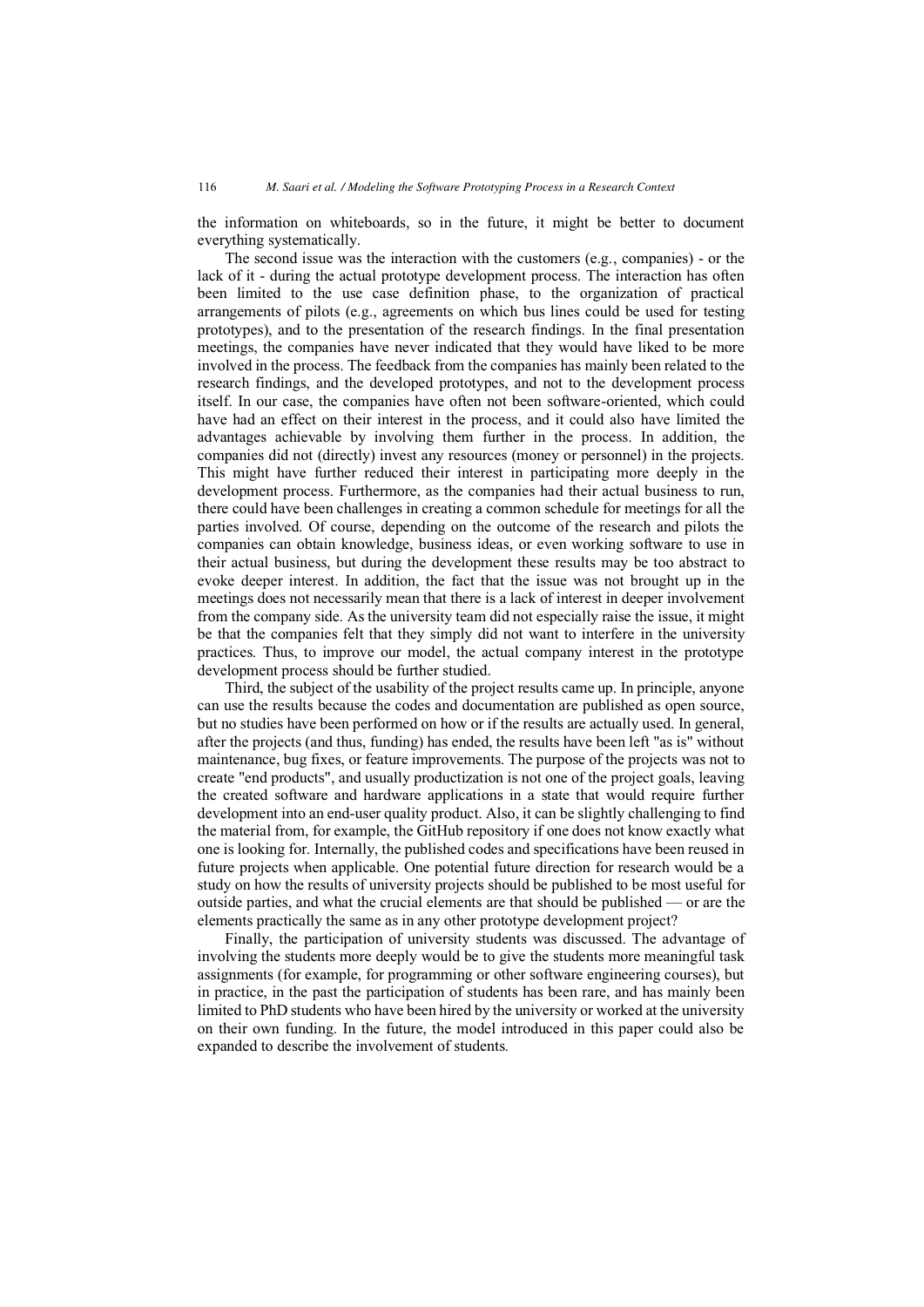## **6. Summary**

The paper examined the Third Mission of universities from the point of view of company collaboration in the prototype development process. The paper presented an implementation of university-enterprise collaboration in prototype development described by means of process modeling notation. The process introduced and modeled in this paper has been used to create multiple prototypes and pilot experiments over recent years. The prototypes were made in collaboration with companies, which offered real-world application problems.

The prototype development process was introduced by a modeling procedure with four example prototype cases. The research method used and presented here was an eight-step process modeling schema. The basic concepts relating to the software process included four factors: activity, artifact, resource, and role. The results of the modeling were presented using textual and graphical notation, and the elicitation of process knowledge the creation of the model were described. Furthermore, certain shortcomings in our existing practices were discovered. Based on the findings the model as well as our prototype development process and practices could be further improved in the future.

In summary, the PDP model provides one concrete and systematic example of how university-enterprise collaboration can be executed in practice. Moreover, the model presented is a real-life indication of how the Third Mission task set for universities can be successfully implemented. Thus, based on the observed results the model can be considered to be successful and fit the needs of our development cases.

#### **References**

- [1] F. Schutte, and P. C. van der Sijde, "The University and its region". Examples of regional development from the European Consortium of Innovative Universities. Twente University Press, Enschede, Netherlands. 2000.
- [2] T. Vorley, and J. Nelles, "Building Entrepreneurial Architectures: a conceptual interpretation of the Third Mission", Policy Futures in Education, Vol. 7, No. 3, pp. 284-296, 2009.
- [3] I. Niiniluoto, "Yliopistot ja ammattikorkeakoulut yhteiskunnallisina vaikuttajina", In the publication Vastuullinen ja vaikuttava. Opetus- ja kulttuuriministeriön julkaisuja 2015:3, pp. 11-30, 2015.
- [4] K. Kankaala, E. Kaukonen, P. Kutinlahti, T. Lemola and M. Nieminen (2004), Yliopistojen kolmas tehtävä ?, Edita Publishing Oy. Helsinki, pp.15-42, 2004.
- [5] H. Mugabi, Institutionalisation of the "Third Mission" of the University. The case of Makerere University. Academic Dissertation, Tampere University Press, Finland 2014.
- [6] A. Zomer, and P. Benneworth, "The Rise of the University's Third Mission", Reform of Higher Education in Europe, (eds.) Enders, J., de Boer H.F. ja Westerheijden, D.F., Sense Publishers. Netherlands, pp. 81- 102, 2011.
- [7] UNESCO (2015), UNESCO science report: Towards 2030, p. 74, <https://unesdoc.unesco.org/ark:/48223/pf0000235406/PDF/235406eng.pdf.multi> (Retrieved 4/1/2020 World Wide Web)
- [8] M. Marchesnay, "Fifty years of entrepreneurship and SME: A personal view". Journal of Small Business and Enterprise Development, Vol. 18, No. 2, pp. 352-365, 2011.
- [9] V. Basili, L. Briand, D. Bianculli, S. Nejati, F. Pastore and M. Sabetzadeh, "Software Engineering Research and Industry: A Symbiotic Relationship to Foster Impact," in IEEE Software, Vol. 35, No. 5, pp. 44-49, 2018.
- [10] J. C. Carver and R. Prikladnicki, "Industry–Academia Collaboration in Software Engineering," in IEEE Software, Vol. 35, No. 5, pp. 120-124, 2018.
- [11] T. Barnes, I. Pashby, A. Gibbons, "Effective University Industry Interaction: A Multi-case Evaluation of Collaborative R&D Projects," in European Management Journal, Vol. 20, Issue 3, pp. 272-285, 2002.